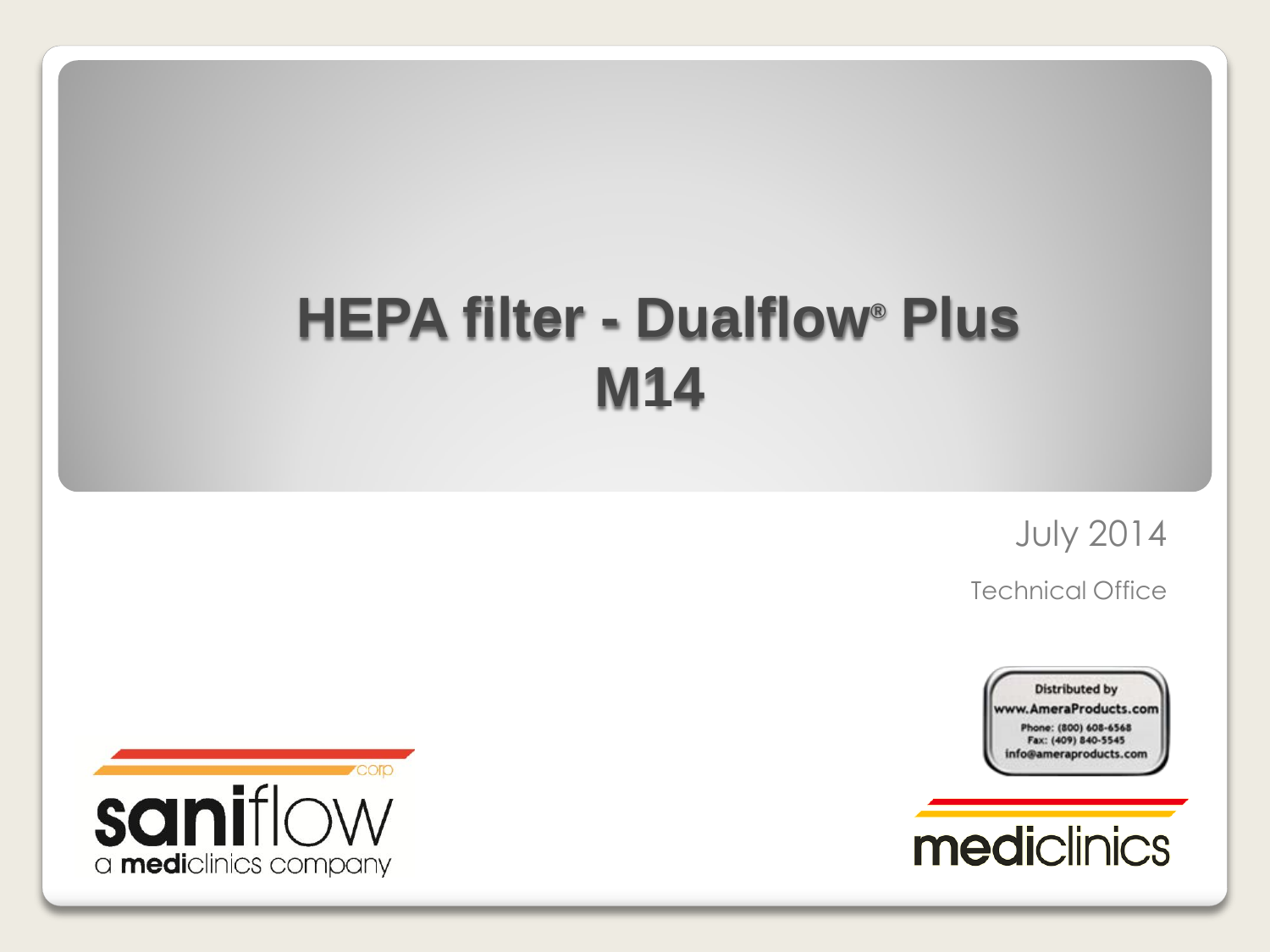## HEPA filter – Dualflow® Plus M14

#### **New HEPA H13 filter**





- Dualflow Plus with H13 HEPA filter eliminates over 99% of airborne allergens by filtering the air through a packet of 3 filters of 30mm thick., capturing at least 99.95% of particles 0.3 microns in size–about 300 times smaller than the diameter of a human hair.
- Acronym for "High Efficiency Particulate Air" or "High Efficiency Particulate Arrestance."
- The size and concentration of airborne contaminants, temperature, humidity conditions and duration of use determine how often filters need replacement. As the filters become loaded with particulate matter, the airflow capacity of the unit decreases. As any hands-in hand dryer, the Dualflow Plus is installed relatively near the floor, so the floor's cleanliness directly affects the life span of the filter. We recommend replacing the filter every 12-18

*Dust mites*

*Pollen*

*Smoke*

*Dust*

**Distributed by** AmeraProducts.com Phone: (800) 608-6568 Fax: (409) 840-5545 nfo@ameraproducts.com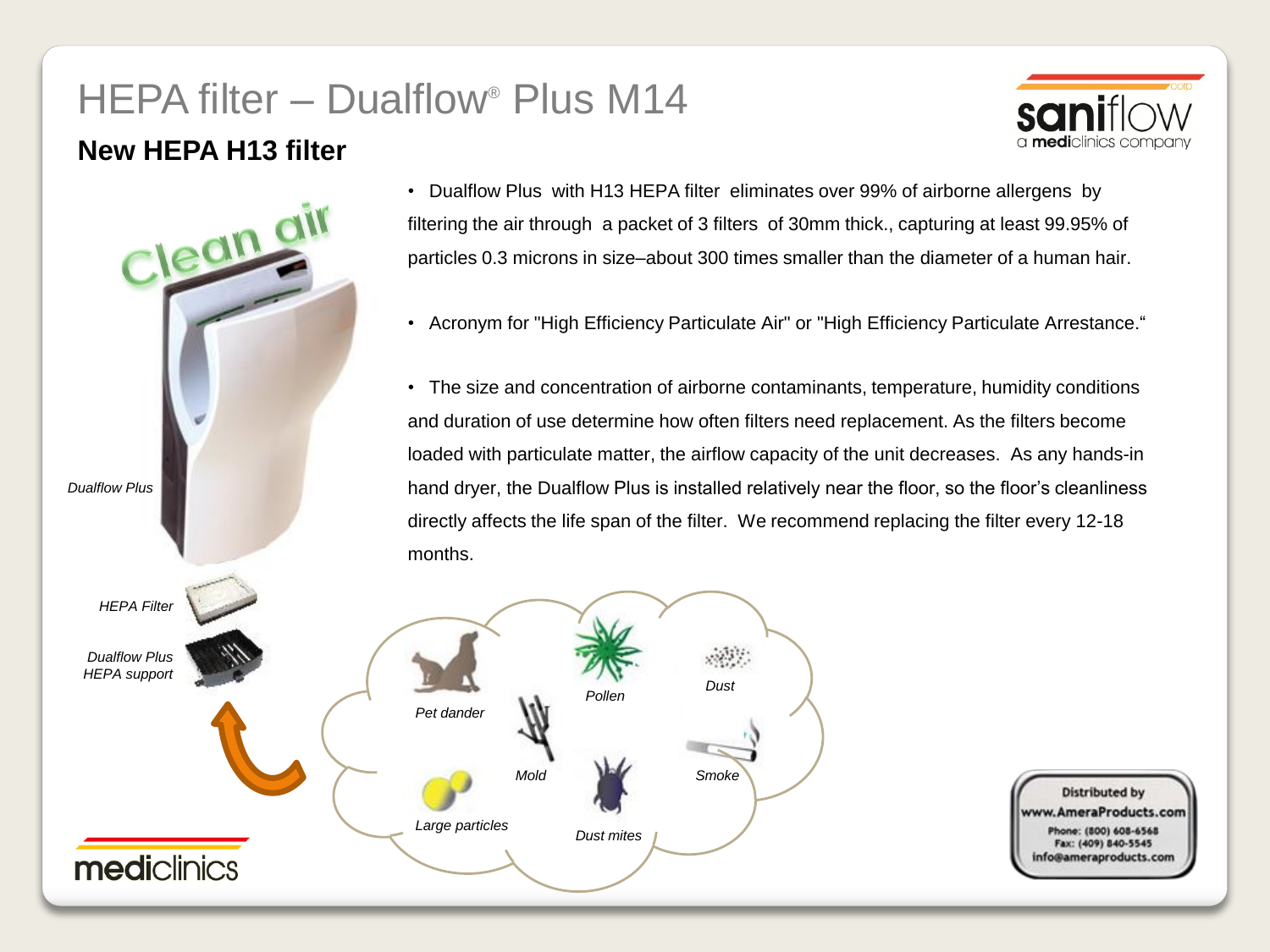### New HEPA filter (High Efficiency Particulate Air Filters) is a H13 according to EN1822:2009 with next characteristics: • Efficiency at the MPPS > 99,95% (overall value) / 99.75% (local value) *H13 micro glass*  • Penetration at the MPPS of 0,05% (overall value) / 0.25% (local value) *fiber paper filter* • Humidity resistance 100% • Max. work Temperature 70ºC *Carbon Previous Filter Protective previous film 30 mmCardboard Housing Foam gasket \* MPPS = most penetrating particle size* mediclinics **Distributed by** www.AmeraProducts.com Phone: (800) 608-6568 Fax: (409) 840-5545 info@ameraproducts.com

# **New HEPA H13 filter**

HEPA filter – Dualflow® Plus